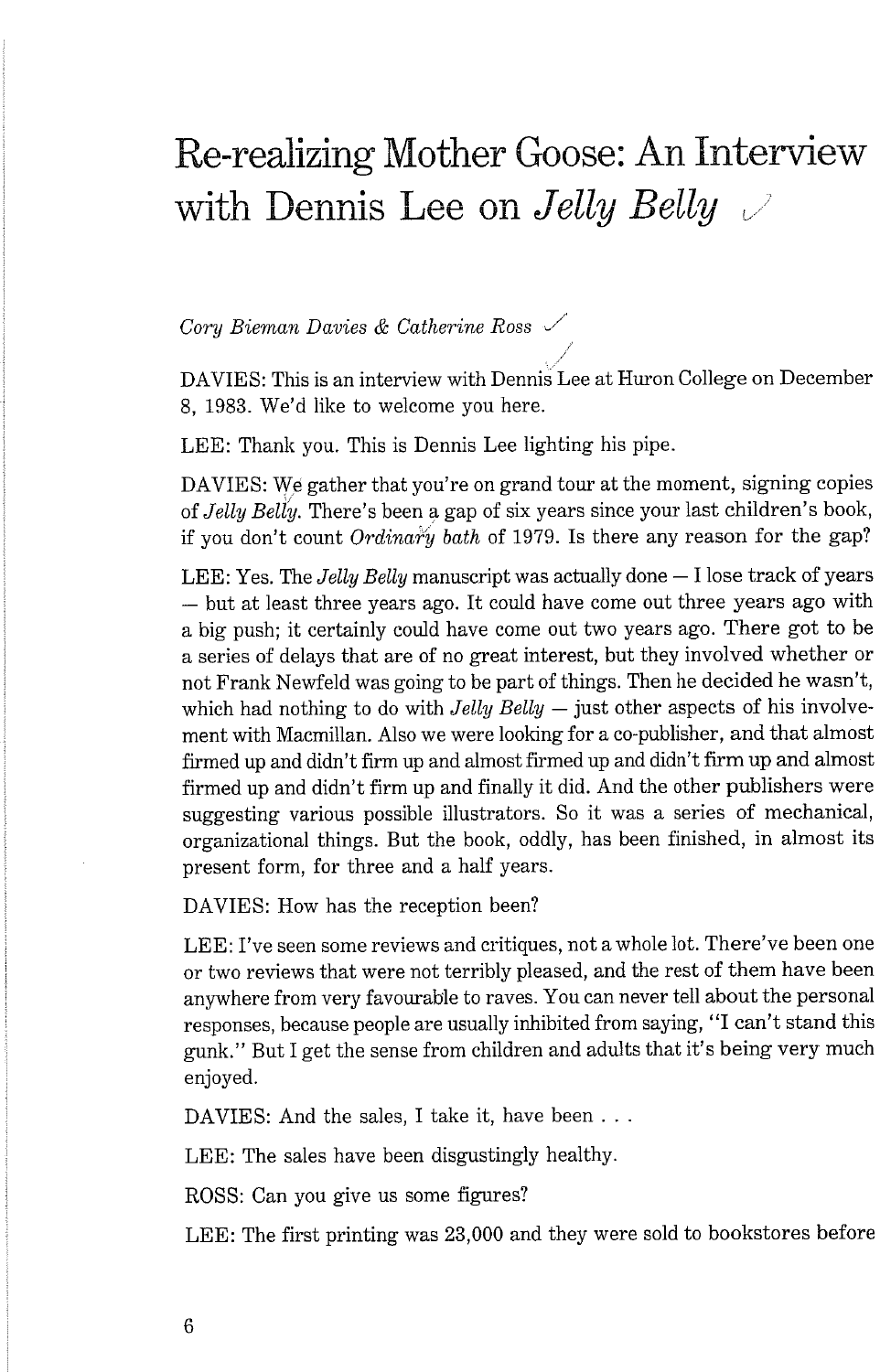the book arrived. The second printing was 15,000 and something like 10,000 of it has gone. [By Christmas, both printings had sold out; because of "short shipment" by the printer, however, the total sale was  $36,000$ .

DAVIES: How do these figures compare with your earlier books like *Alligator pie?* /'

LEE: Well, they're significantly higher. The first fall *Alligator pie* sold 15 or 20 thousand . . . . It intrigues me, both in terms of sales figures and in terms of the patterns of the sales. *Nicholas Knock* came out at the same time as *Alligator pie,* fall of *1974.* (They were initially a single manuscript, which got divided roughly by age.) The first fall, *Alligator pie* and *Nicholas Knock* were more or less equally popular. I think three copies of *Nicholas Knock* sold for every four of *Alligator pie.* Then fairly quickly the pattern changed. Poetry is still something that you do with *young* people; and you buy Mother Gooses and poetry books for small fry. Poetry seems to get screened out culturally to quite an extent by the time kids get to be eight or nine. So *Nicholas Knock*  since then has been selling one copy for every three or four of its younger brother.

DAVIES: Many of the forms in your poetry are recognizable as transformations of traditional forms. Can you talk a bit about the transformations?

LEE: What things do you notice?

DAVIES: I notice certain rhythms from A.A. Milne and from traditional nursery rhymes.

ROSS: Old Mother Hubbard and Elsie Marley and so on.

LEE: There was a book out a little while ago which I disliked intensely. I think it was called *There's a rocket in my pocket* - nursery rhymes for the space age. It took traditional nursery rhymes and updated them, by changing the vocabulary from "ye olde" to "ye moderne." I thought that was quite offensive. It didn't strike me as the right way to go about re-realizing Mother Goose in contemporary form. So that sort of slightly smart-ass updating doesn't appeal to me.

While I was working on *Jelly Belly*, for one reason or other I found myself really intrigued with Mother Goose. And after *Garbage delight,* which had gone a fair way in the other direction  $-$  a more Milney direction  $-$  of trying to get inside the consciousness and the speaking voice of particular children, I didn't know why, but I began to swing the other way. I got interested in what would happen with a really weathered and anonymous voice, where the narrator is invisible and these little miniature biographies and short stories unfold in a few lines. I'd had a lot of Mother Goose when I was a little tad and I went and steeped myself in the Opies' *Oxford dictionary.*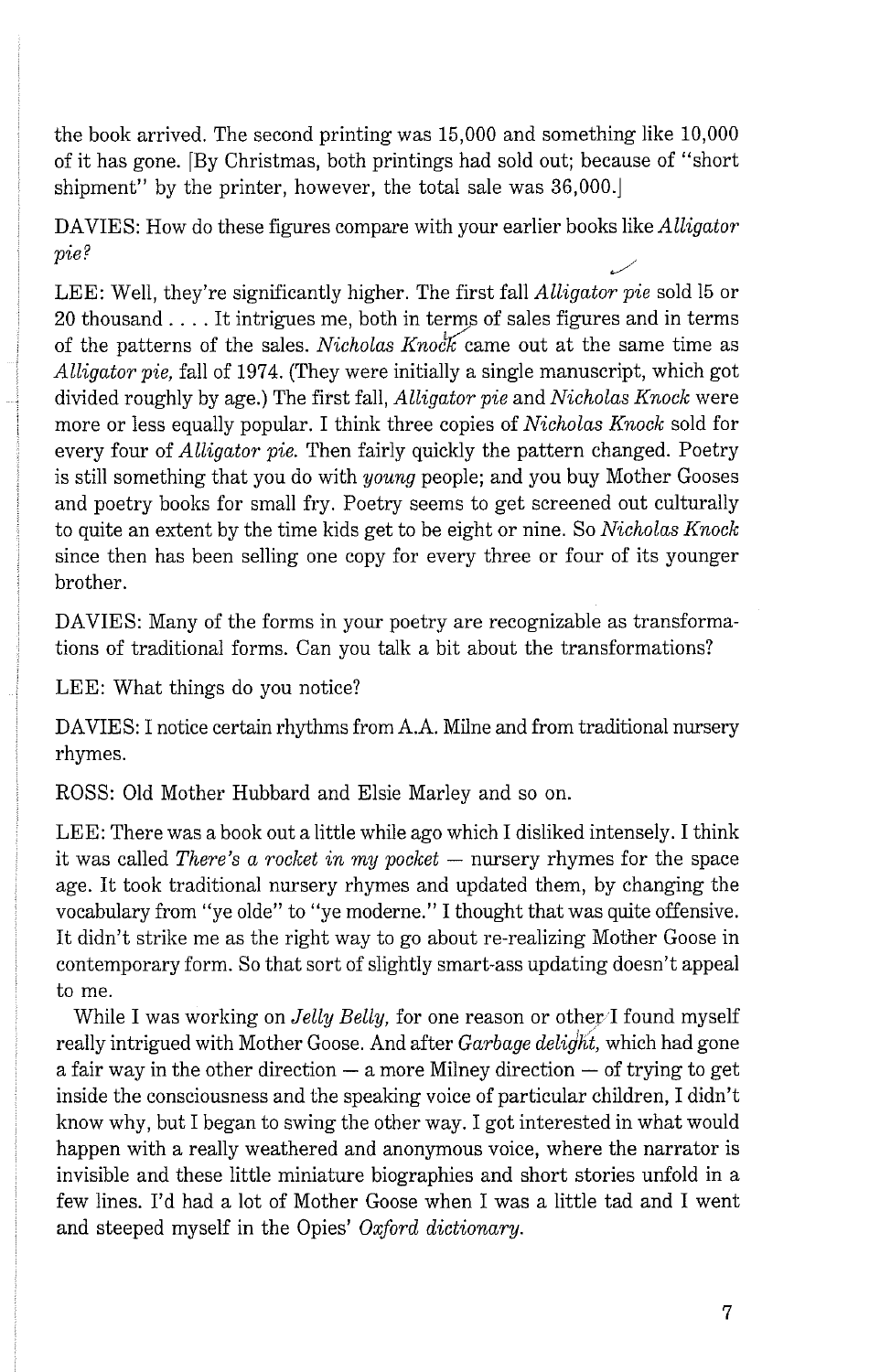## ROSS: *The Oxford dictionary of nursery rhymes?*

LEE: Yes. I wasn't studying it in a scholarly way at all; I was just picking flowers as I went. I hesitated a bit over keeping "Lazy lousy Liza Briggs" in *Jelly Belly,* because it does put one in mind of Elsie Marley. But the way any of these gestated was not by looking at an existing nursery rhyme and saying, "Ah, I could do something like that." I started just wherever my imagination happened to wander and let things take their own shape. Ones like "Bundlebuggy Boogie" don't have any direct antecedent at all  $-$  in fact most of them don't. At times there would be a kind of cross-over spark jumping between the existing thing and what was starting to happen in me. But "Liza Briggs," I'm quite sure, began with the incantatory effect of putting that little run of words together: "Lazy lousy Liza Briggs." If you've got "Briggs," it's fairly obvious that pigs are going to wander in pretty quickly. It was by that kind of intuitive process that things happened.

The only rhyme I consciously modelled on an existing rhyme was the astronaut one, "Neighbow, neighbow, tell me do" ["News of the Day," p. 331. There's a relatively little known nursery rhyme written sometime about 1730 when the first balloon ascent was made, I think by a Frenchman. It was a popular catch of four or six lines that found its way into the nursery. And there I consciously sat down and said, "Ah, it would be fun to do that with astronauts." That was the only place where the influence was deliberate. I threw a number out because I thought that in the transfer from Mother Goose I had done something inferior to what had been unconsciously influencing me. I didn't enjoy the direct echoes, so I didn't use them.

DAVIES: How long did you immerse yourself in Mother Goose then? Did you make a conscious study for a certain period of time?

LEE: I dipped in and out. The things that nourish your imagination are so catchas-catch-can and haphazard. I spent about a year on the book, which is very quick for me. The poems were coming through at a very fast rate. I did a lot of revising, but some days I would still find myself having written eight or ten. There were many, many more that never got in.

ROSS: I take it that for every one that you'd keep, there were many that you discarded.

LEE: Yes, many I threw out, and I did a great deal of revision too. One of these innocent little rhymes may have gone through twenty or thirty drafts.

ROSS: Is there one poem that you could talk about in terms of the revisions?

LEE: Without having work-sheets in from of me, it's hard. I can tell you a little about "There was an old lady" [pp. 14-15]. I wish I had the earlier versions here. I worked a lot on that poem and there's a few places I'm still not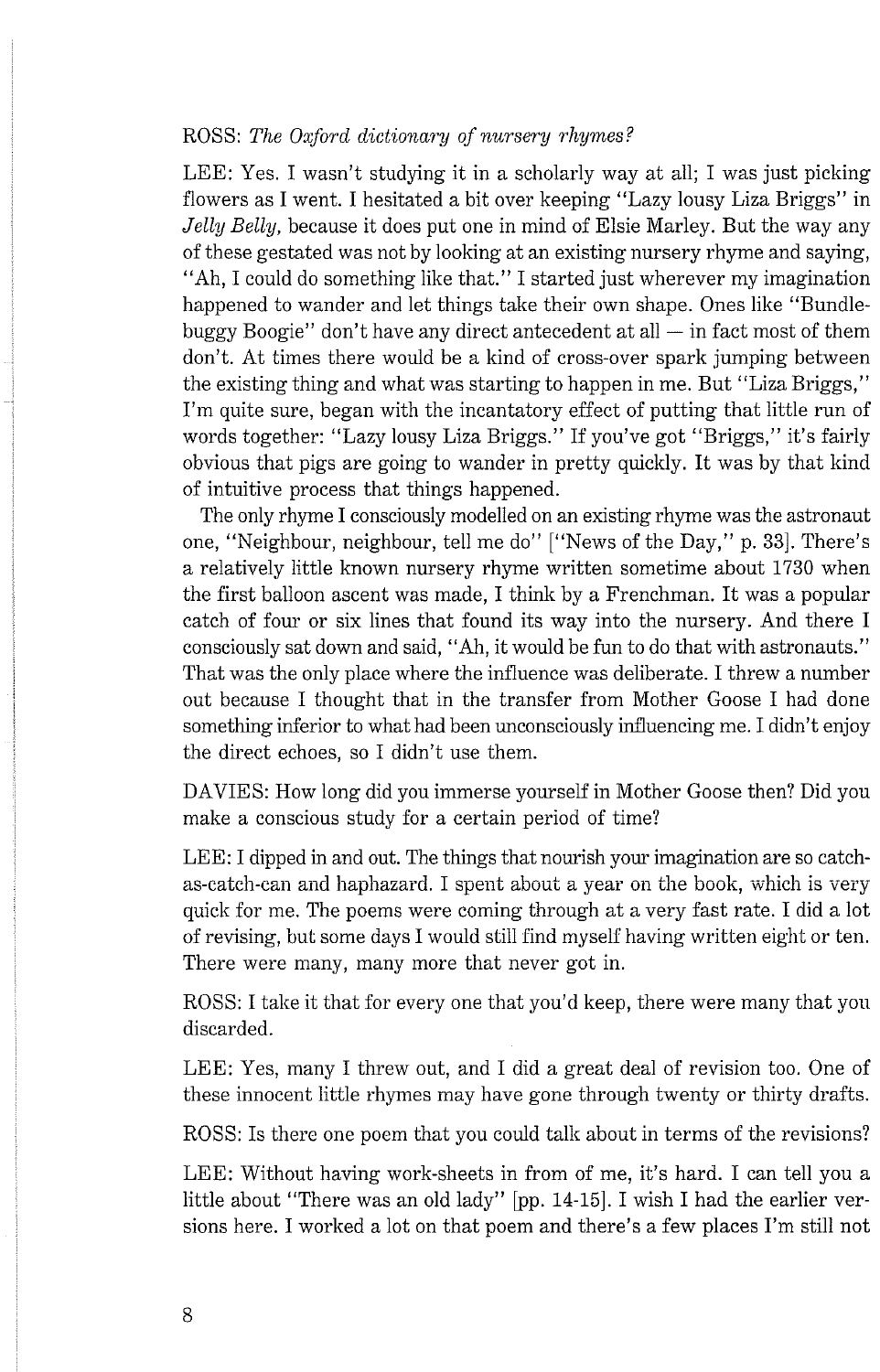happy with. For example, the relation between line two and four in most of the stanzas  $-$  "a packet of cheese"/"a basket of bees," "a gallon of juice"/"a galloping goose." I'd handled that differently through one set of drafts. But then I thought it would be fun if the cat had a hearing problem. He hears "packet of cheese" and says, "Ah yes, I know where to get a 'basket of bees,' " and he goes right out and hustles back with them. It became a technical challenge of an excruciating kind, because the first item (in line two) has to be something that the old lady would realistically send the cat out to get. Or semi-realistically, at least. And the thing he comes back with (in line four) has to be something that is absurd but that you might find  $-$  it can't just be a string of nonsense syllables. And the two have to sound alike. If you've set yourself this challenge, of trying to make line four essentially a rearrangement of the syllables of line two, that becomes really hard. Then you've got the additional problem that each stanza should top the preceding one slightly and become a little bit more absurd. You can't use your best shot in the first or second stanza. So just in terms of getting through all the hoops it became a real challenge . . . . Anyway, I don't think the ending quite works; there should be some little *click* of inevitability in the last stanza that I haven't been able quite to find. And there seems to be some implication that finally getting a "hot-dog" is connected with its being a "cat" that muffed up the grocery shopping — but what is that supposed to imply? And then, she "sent" for it rather than going out for it; does that imply something? Does she actually have a phone in this shack? . . . There's a little penumbra of vagueness in there that I'm not delighted with. So I may well be revising it five years from now.

ROSS: One thing that I noticed when I picked up *Jelly Belly* is the box in the table of contents labelled "fingers and toes" [for action rhymes]. This will be a big help for librarians and others wanting to include these action rhymes in story hours.

LEE: I hope it will. I was a bit self-conscious about presenting it in this form because it implies a "write-by category" mentality, which is not how I work. The manuscript just sprawled all over the place. For a long time, I had no idea what a good shape to the book would be. But yes, these are poems that ended up pleasing me and staying in, and it's quite possible to group them together and say, "Here they are."

ROSS: But you didn't write them with this category in mind; you realized afterwards that you had written a group of poems that did, in fact, belong in a category.

LEE: It's more that way than it is a matter of sitting down and saying, "OK, this week I'm going to write twelve action rhymes." . . . There are a number of things that are traditionally in Mother Goose collections, some of which I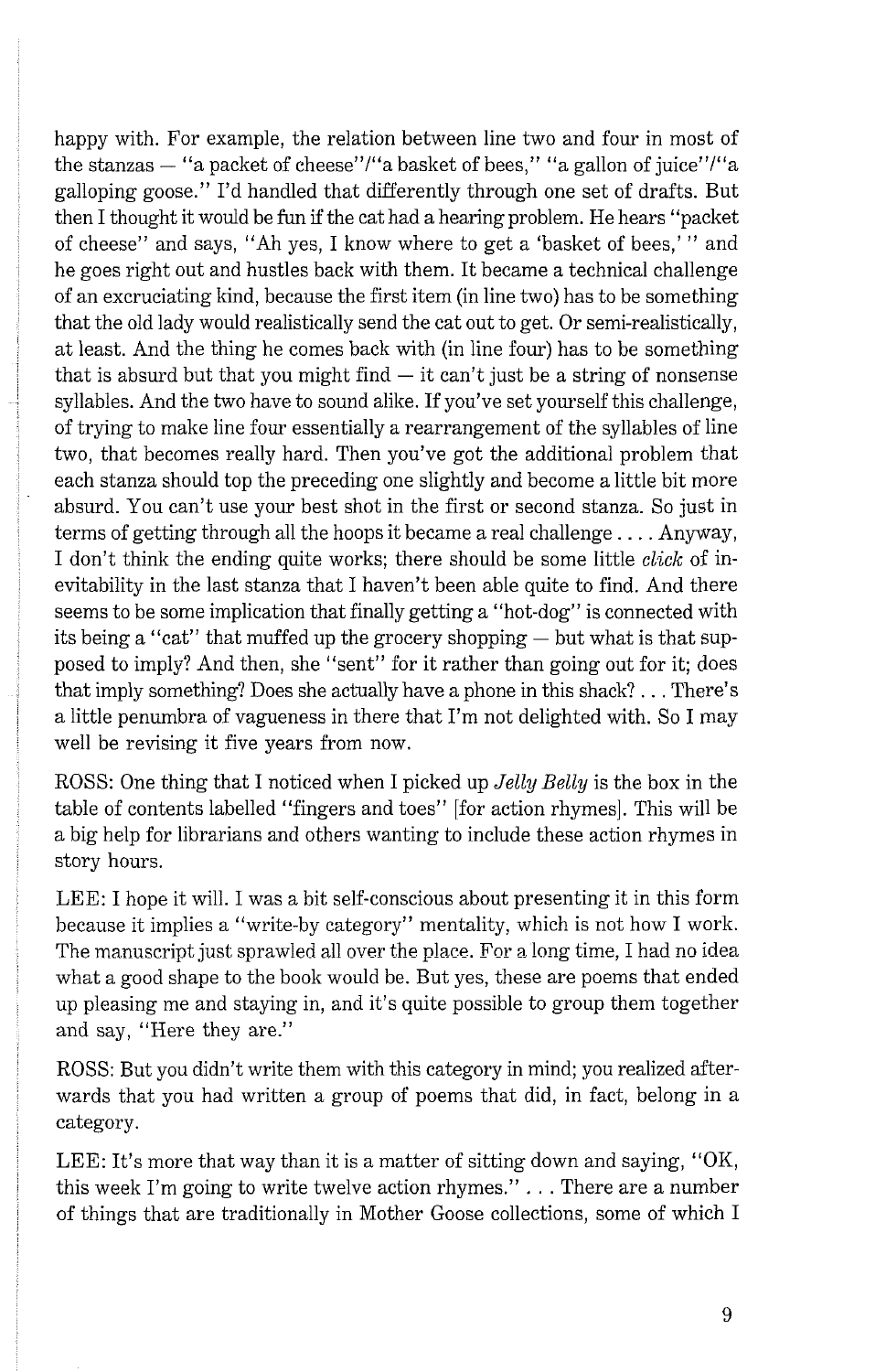couldn't do. Some intrigued me but I couldn't get anything working that really pleased me. I didn't get a cumulative rhyme like "The House that Jack Built" for *Jelly Belly.* There's one in *Alligator pie,* "On Tuesdays *I* Polish my Uncle," which does work and kids enjoy. For *Jelly Belly,* I tried a number and they all seemed dutifully worked up and mechanical and I left them all out. There's another form, the diminishing rhyme  $-$  "ten little monkeys, nine little monkeys," that sort of thing. I kicked some of those out at the last minute, actually.

But when I tried my hand at these various action things, some of them worked well enough that they pleased me. One of them that works is the "Five Fat Fleas" poem [p. 26]; I think the model for it must have been "Bingo"  $-$  B, I, N, G, (clap). There were a lot of technical hoops to jump through with this poem and often, when that happens, all the zing goes out of it. So much energy has to go into just completing the form you've set up, that there's no real fun in it. But this poem stays alive for me; the playfulness works well there.

ROSS: You mentioned at the beginning of the interview that one of the things that delayed *Jelly Belly* was changing illustrators. How was Juan Wijngaard chosen?

LEE: He was proposed by Blackie, the British co-publisher. There were various suggestions made. I didn't know his work at all, but they sent some of his books over, and he was the person that I and the Macmillan people were the most interested in. He also did a few sample things that were really good. He's won the Mother Goose award, which is one of the leading British awards for illustrators.

ROSS: The effect of these illustrations is quite different, isn't it, from that of Frank Newfeld's illustrations?

LEE: Yes. The demands of a Mother Goose are very heavy for an illustrator. I don't have any graphic ability; there's no way I could have achieved, myself, the visual "feel" that I sensed in the material. But the thing that's always delighted me in a Mother Goose is that you can just take the book like this and let it fall open anywhere. I'm on pages **34-35** here [in *Jelly Belly].* The left hand page has three poems chasing each other around, which integrates them in a way. The right hand page has a single poem and illustration. Here's a double page spread of six poems [pp. **30-311.** On pages **10** and **11** here's one seven-line poem, "Hugh, Hugh" and a great big lovely illustration. So the ground rules change from page to page; they have to be separately composed each time. And the result is a sense of cornucopia, with things just tumbling off the page at you:

Another thing that's tricky about illustrating a Mother Goose type of book is that the poems are so brief, and the characters are often characterized only by their names and by the one or two memorable things they do. So if they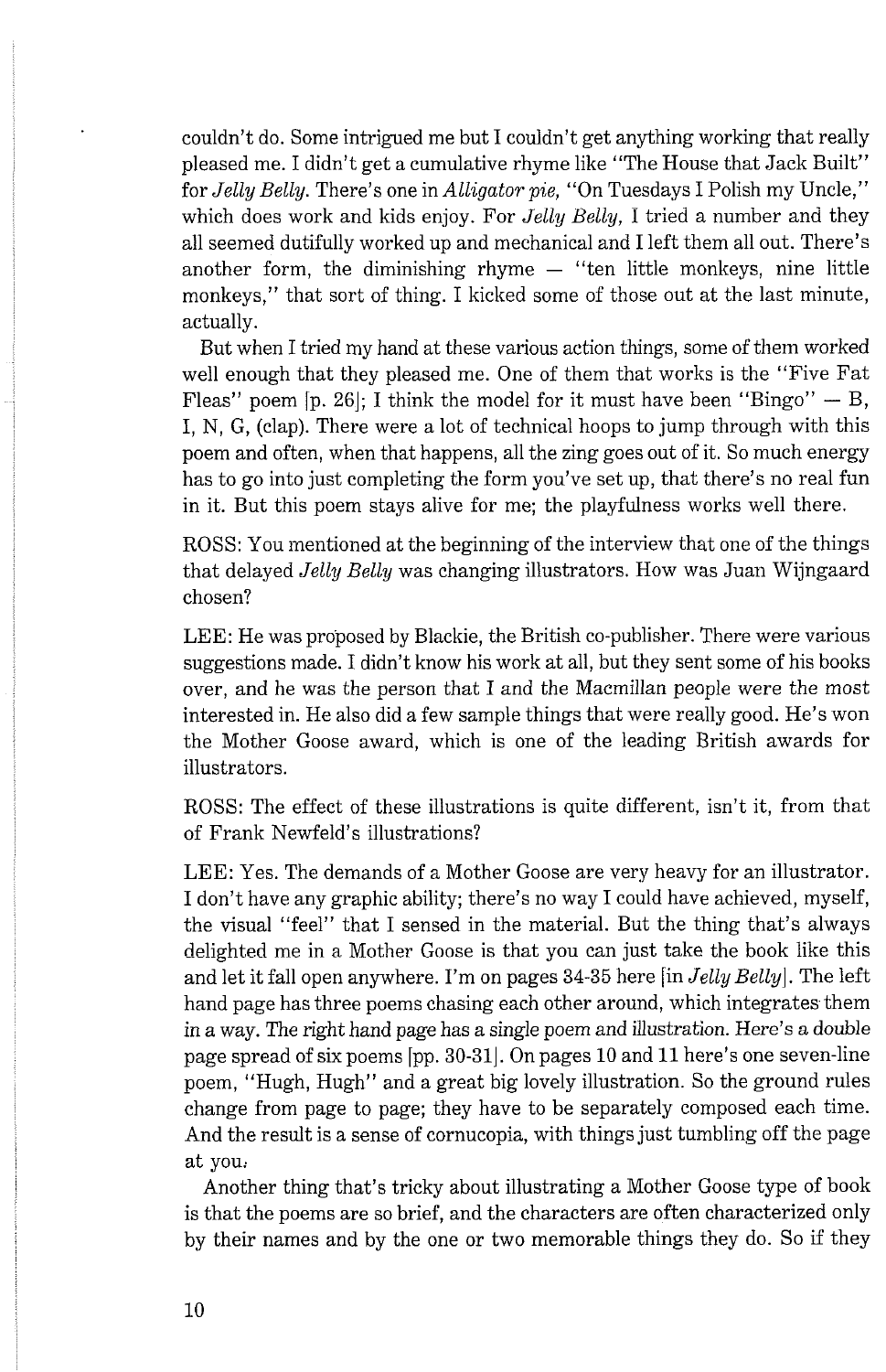get to be anything more than a name and an action, it's very much up to the illustrator to provide that. I suppose it would be possible to say that's a defect in nursery rhymes, but I don't think it is. It's just their particular nature. A character like the Grand Old Duke of York exists only long enough to do this one fatuous thing, of marching up the hill and marching back down again. We don't know anything about his toilet training or his relation to his parents or whether he gets along with his wife or anything else. And most other nursery rhyme characters are of that nature. So you need someone who is a very expressive illustrator, and, to my way of thinking, in building up characters Wijngaard is that.

ROSS: Can I ask you about the decisions that get made about which poems and how many poems go on a page? Do you decide this?

LEE: It would depend. There's another person involved here too. If you look at the copyright page, facing the title page, there's a credit down here at the bottom: "Design: Robert B. McNab." Juan is not a designer, so McNab in fact blocked out the layout of pages, which involves the sort of decisions you're asking about. In my other kids' poetry books though  $- I$  hope it's invisible - the sequences are shaped and paced with a great deal of forethought and rethought and afterthought on various principles. From one book to the next, the things I was tracing through and the rhythms I was trying to get vary. For instance, in *Garbage delight* there's an oscillation between the explosive bang-bang, out-there poems that are full of a lot of external action, and ones where the speaker is inside his or her head a lot. So there's a kind of rhythm between the two, as well as between shorter and longer, funny and serious, and so on.

Here, in *Jelly Belly,* because of the cornucopia feel we were after, there is more room for throwing the pieces up in the air and letting them settle in a more random fashion. A few structural principles were obvious. There never are a lot of long poems in a Mother Goose, for instance, and I didn't want them jostling each other side by side. And closing with the three or four bedtime poems seemed to be kind of obvious. There are other little thematic groupings, like the winter poems.

Apart from that, the main structural thing going on is something that actually has not been fully realized, or well enough realized. I wish it could have been taken a step further. The book starts off in a traditional "olde timey," fairy tale, nursery rhymes, imaginary world which is basically a British one, rural or small town; gradually it builds up the characters there. You get successive looks at Jelly Belly and Liza and Mrs. McGee up her ladder and the others. Then on page **13,** where Jelly Belly is running off in the distance, he's running to the town where the children live. On the front cover, the boy (who is actually Juan's own two-year-old son) and the girl are looking into the fairy tale world;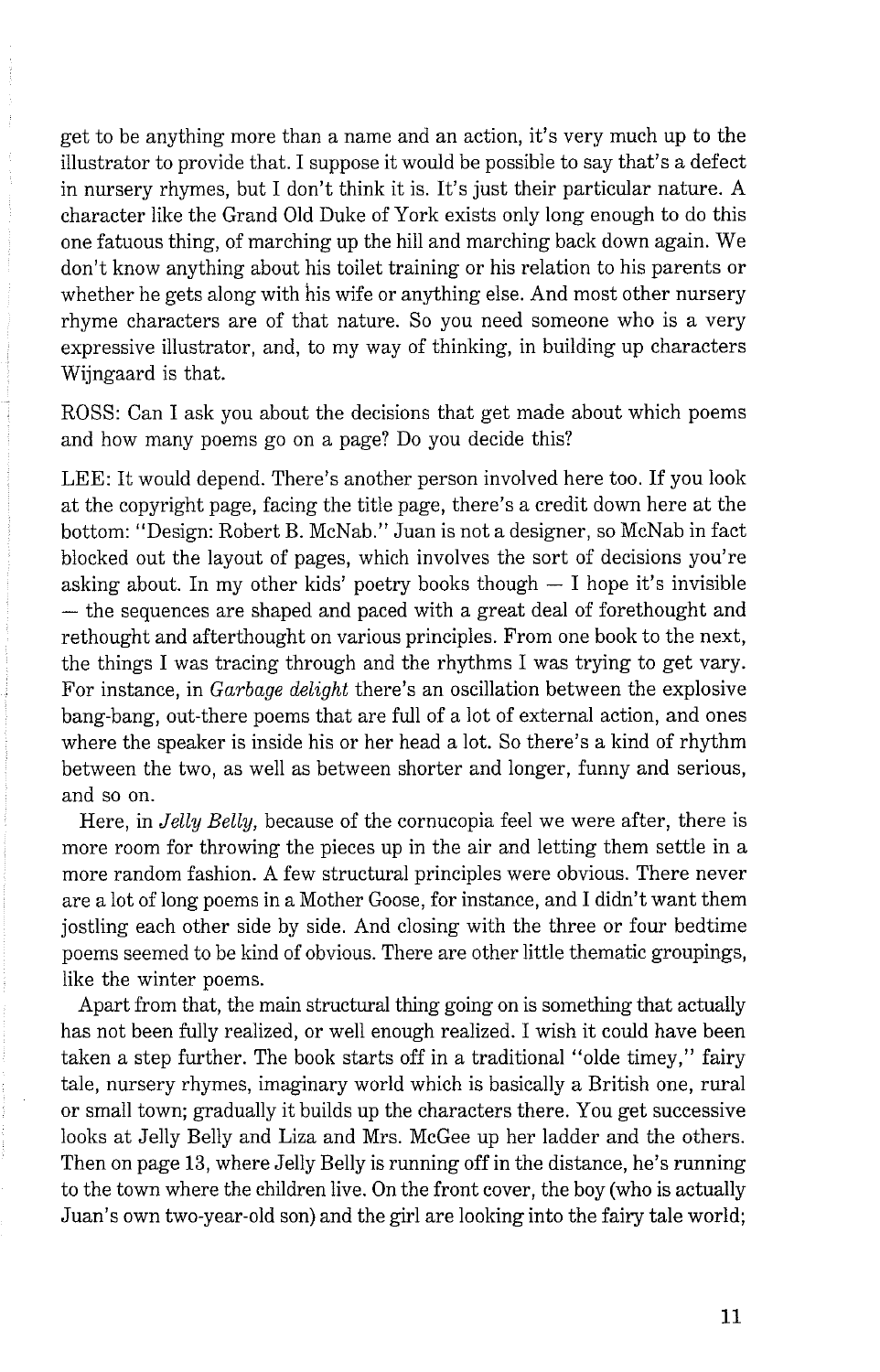on the back cover you see that behind them is their suburban "real" world. And in the further distance there's the international downtown of high rises and traffic. So there are those three worlds that you get. The aim was to trace a kind of oscillation between the contemporary real world, the street scenes and bedrooms and whatnot that a young child lives in, and this fairy tale, nursery rhyme, Mother Goose world. That happens to some extent, but to my mind we don't get back to the Mother Goose world fully enough. I wish we went right back into that landscape again, later in the book, and things got built up more and more and we got a whole little society. As I say, that rhythm is partly there — but only partly. . . . When you're in the real world, by the way (if it is a real world), you probably notice that there are some allusions to the nursery rhyme world; Jelly Belly is there as a mobile [p. 16], for instance.

ROSS: Yes, it seems that page 16 is there as the transition, picking up references in the illustrations to previous poems.

LEE: Yes, that's the transitional page. And the transition occurs in various ways.

DAVIES: The monsters and the pig, for example, work their way through  $$ even in the suburban scenes and in the rooms.

LEE: That's right. That was another of the governing things that carried part way but not all the way through. Then since a lot of the final blocking-out really was the designer's and the illustrator's  $-$  I was shown roughs of what was was the designer's and the illustrator's  $-$  I was shown roughs of what was being proposed  $-$  I would just go on nerve-end responses: does this feel right? And I came back with a great many individual reactions, which were normally taken seriously and paid attention to. One of them is amusing. I guess I can say this publicly. On page 39, there's the voyage of the cowboy and the carpenter and collie and cook. Bob McNab had blocked things in very roughly to propose to Juan what the basic composition would be. I'd turned the pages five or ten times, picking up on this and that, and finally I looked at the roughing-in of these four figures on a telephone book. I saw a cowboy, and a carpenter, and a chinaman, and a cook. And I said, "Wait a minute. I don't think I wrote about anybody Chinese." Can you see how he'd read the poem?

DAVIES: Coolie [for collie]! (laughter)

LEE: I got on the phone to London immediately.

DAVIES: Did the same degree of collaboration exist in your other texts with Jon McKee [The ordinary bath], and with Frank Newfeld, and with Charles Pachter [*Wiggle to the laundromat*]?

LEE: Charlie went through the manuscript that was accumulating for  $Alligator$ pie and Nicholas Knock in about 1969, five years before it was finished, and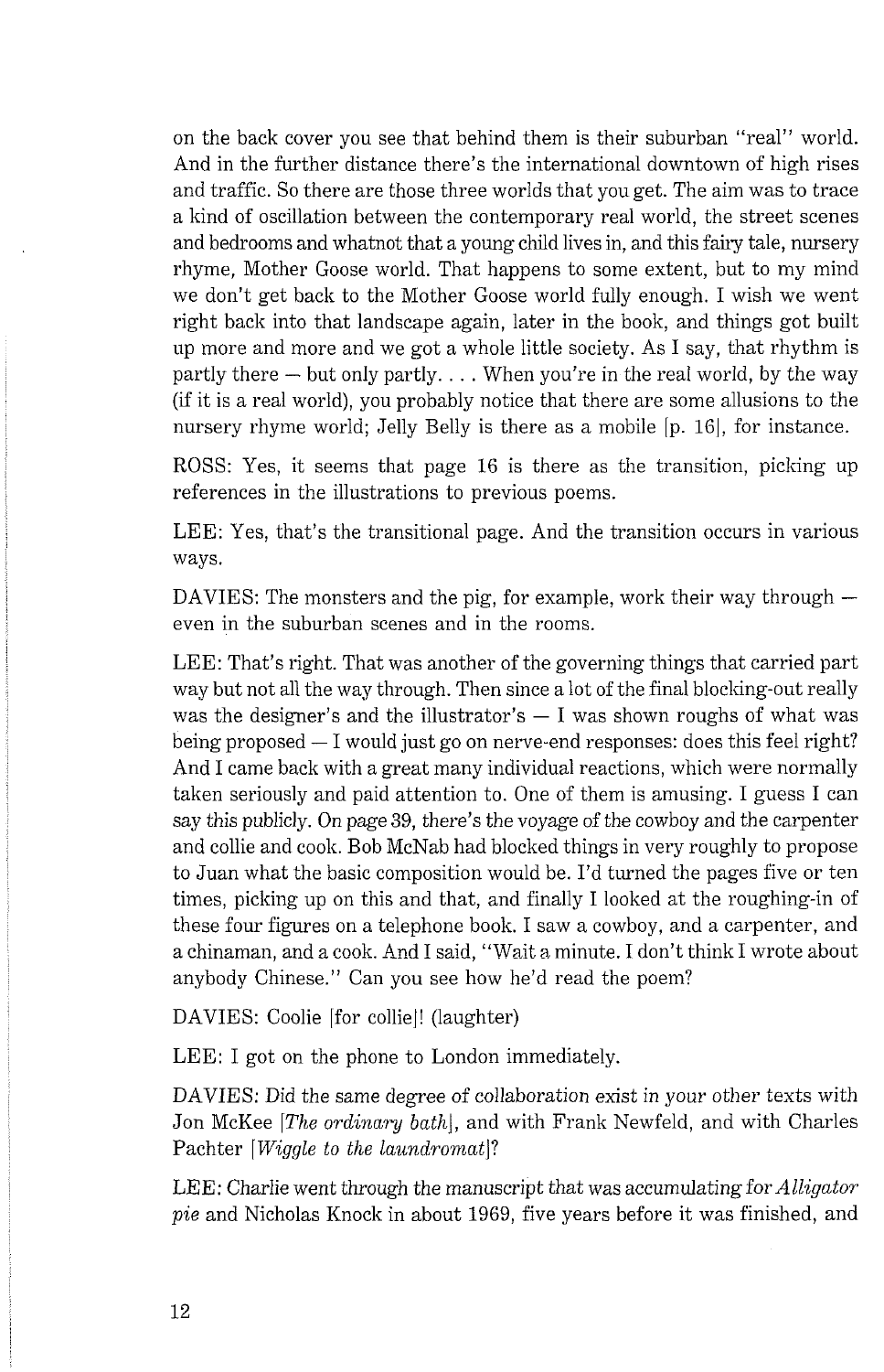pulled out the poems that spolce to him most. They tended to be quite incantatory. And then he went off and worked on his own. I felt quite comfortable with that, but it wasn't a collaborative process at all. The way Frank likes to work is to listen a certain amount to what I and the publisher might say and then to gather up the manuscript and go off and work his way through it totally and then come back with what he's done. And if there were comments, they were made then, rather than on the way through. And occasionally it would happen that we were so close to pub date that production just had to begin. A few things went through that didn't completely reflect what was going on in the poem. But that was a question of timing.

Juan is a very shy man, a very private man, and also has  $-$  well. I think every good illustrator has this  $-$  a tremendous, stubborn integrity. So he was open, and yet he wasn't open at all, in ways that I respect completely and feel comfortable with. He didn't know what to make of some of the Canadian references. I think he fell in love with the process of doing the book and would have liked to spend another half year or so, which from a publishing point of view would have been impossible. So there were constraints of space and time there too. I guess I feel very much an affinity with the general way his visual imagination works. I would rather work with somebody who is not going to say, "Well, if you want the eyebrows raised a quarter of an inch, tell me and I'll happily raise them; if the eyes are the wrong shade of blue for you, tell me and I'll mix in some more purple or something." Any time I collaborate with a person like that  $-$  which has never happened with an illustrator  $-$  I end up fearing the worst: that we're not going to have the sort of fights we should be having.

ROSS: Before we conclude the interview, would you talk about your children's verse in relation to your work for adults? In *Savage fields,* for example, you map out the strife between "earth" and "world" as the irreconcilable conflict which provides the matrix for everything else that happens. The taboo thought for us now, living in the savage field, is joy. And the problem is, you point out, that even works which seek to criticize the rational, controlling stance of world are participating in, even constituting, the very symptoms that they purport to be diagnosing. So is writing children's verse and celebrating joy and playfulness in *Jelly Belly* and your other children's books a way out of the impasse you describe?

LEE: That's a complicated question. A lot of the energy that I put into writing adult poetry goes into trying to find a way of writing that will not simply be collaborative with things I feel uneasy with. I gravitate instinctively towards a form like the one in "The Death of Harold Ladoo," which starts in one place and then keeps recoiling on itself, undercutting where it is, moving forward and moving backward at the same time. I have no idea what the form is going